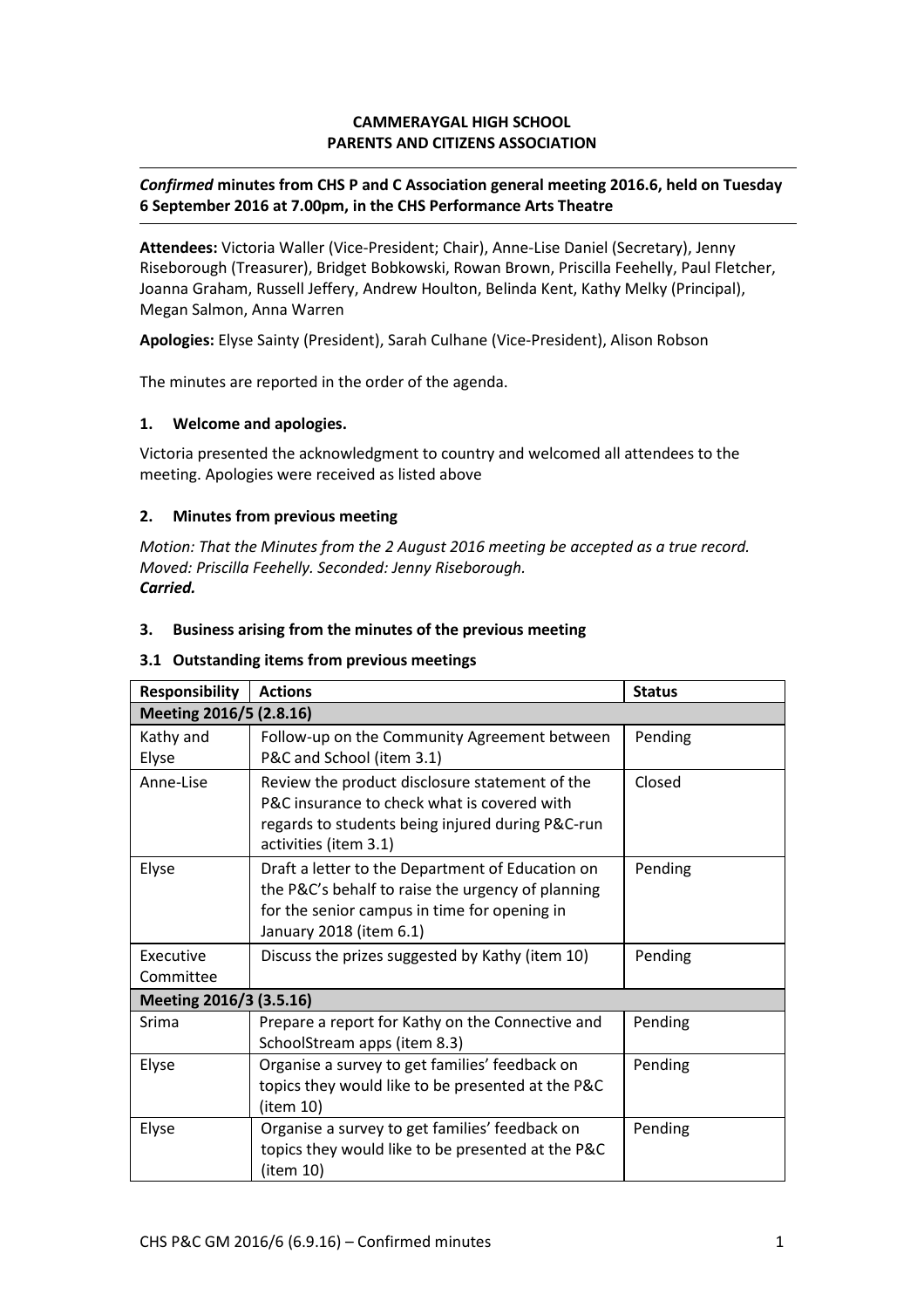## **4. Standing items**

### **4.1 Collection of membership fee**

As per agenda.

## **4.2 Working with Children check**

As per agenda.

### **5. Correspondence**

There was no correspondence to be noted.

## **6. Reports**

# **6.1 Principal's report**

Kathy reported on the following:

- The school was pro-actively monitoring and dealing issues related to online world activities, but there had not been any serious instances of bullying so far. However, students sharing images was becoming a real concern, as was online ganing which translated in socialisation issues at school.
- Planning for 2017: There will be five Year 7 classes in 2017 and the school was only taking out-of-area students if there were siblings or if there was a compelling compassionate case.
- The School was meeting with the Department of education to discuss the Senior campus. Current year 8 students will move to the Senior campus in Year 11 (2019) as planned.
- Thank you to Anna and Belinda for organising the working bee.
- Subject choice for Year 9 is being finalised.

## **6.2 President's report**

No report.

## **6.3 Treasurer's report**

As circulated prior to the meeting.

#### **7. Governance**

There was no item under this heading.

#### **8. General business**

#### **8.1 Communication Sub-committee**

No report.

#### **8.2 Community and Environment Sub-committee**

Anna called for volunteers for the working bee on Sunday 10 September between 10:00am and 2:00pm.